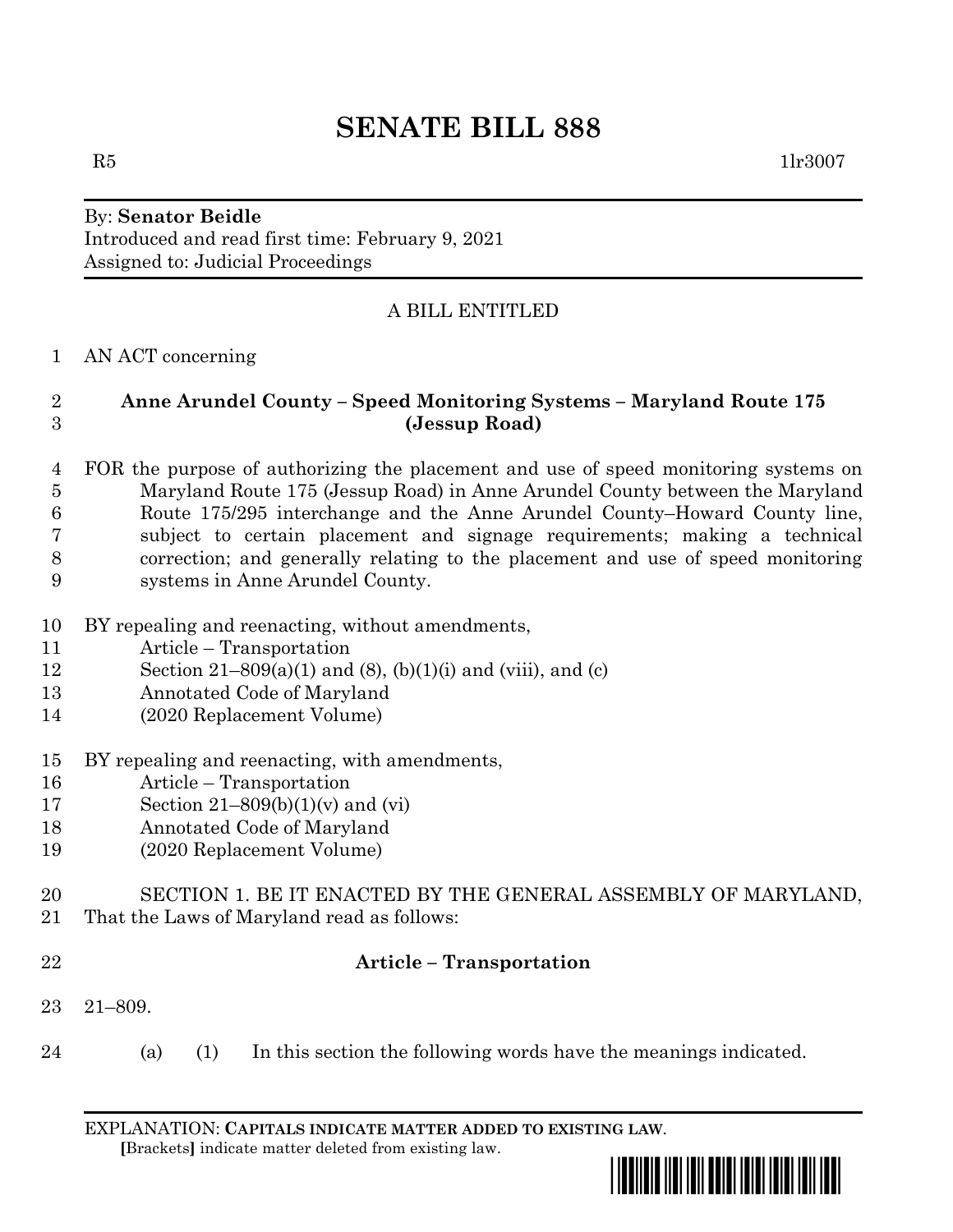#### **SENATE BILL 888**

 (8) "Speed monitoring system" means a device with one or more motor vehicle sensors producing recorded images of motor vehicles traveling at speeds at least 12 miles per hour above the posted speed limit.

 (b) (1) (i) A speed monitoring system may not be used in a local jurisdiction under this section unless its use is authorized by the governing body of the local jurisdiction by local law enacted after reasonable notice and a public hearing.

 (v) An ordinance or resolution adopted by the governing body of a local jurisdiction under this paragraph shall provide that, if the local jurisdiction moves or places a mobile or stationary speed monitoring system to or at a location where a speed monitoring system had not previously been moved or placed, the local jurisdiction may not issue a citation for a violation recorded by that speed monitoring system:

12 1. Until signage is installed in accordance with subparagraph **[**(vii)**] (VIII)** of this paragraph; and

14 2. For at least the first 15 calendar days after the signage is installed.

 (vi) This section applies to a violation of this subtitle recorded by a speed monitoring system that meets the requirements of this subsection and has been placed:

 1. In Montgomery County, on a highway in a residential district, as defined in § 21–101 of this title, with a maximum posted speed limit of 35 miles per hour, which speed limit was established using generally accepted traffic engineering practices;

- 23 23 2. In a school zone with a posted speed limit of at least 20 miles per hour; **[**or**]**
- 3. In Prince George's County:
- A. Subject to subparagraph (vii) of this paragraph, on Maryland Route 210 (Indian Head Highway); or

28 B. On that part of a highway located within the grounds of an institution of higher education as defined in § 10–101(h) of the Education Article, or within one–half mile of the grounds of a building or property used by the institution of higher education where generally accepted traffic and engineering practices indicate that motor vehicle, pedestrian, or bicycle traffic is substantially generated or influenced by the institution of higher education**; OR**

 **4. IN ANNE ARUNDEL COUNTY, ON MARYLAND ROUTE 175 (JESSUP ROAD) BETWEEN THE MARYLAND ROUTE 175/295 INTERCHANGE AND**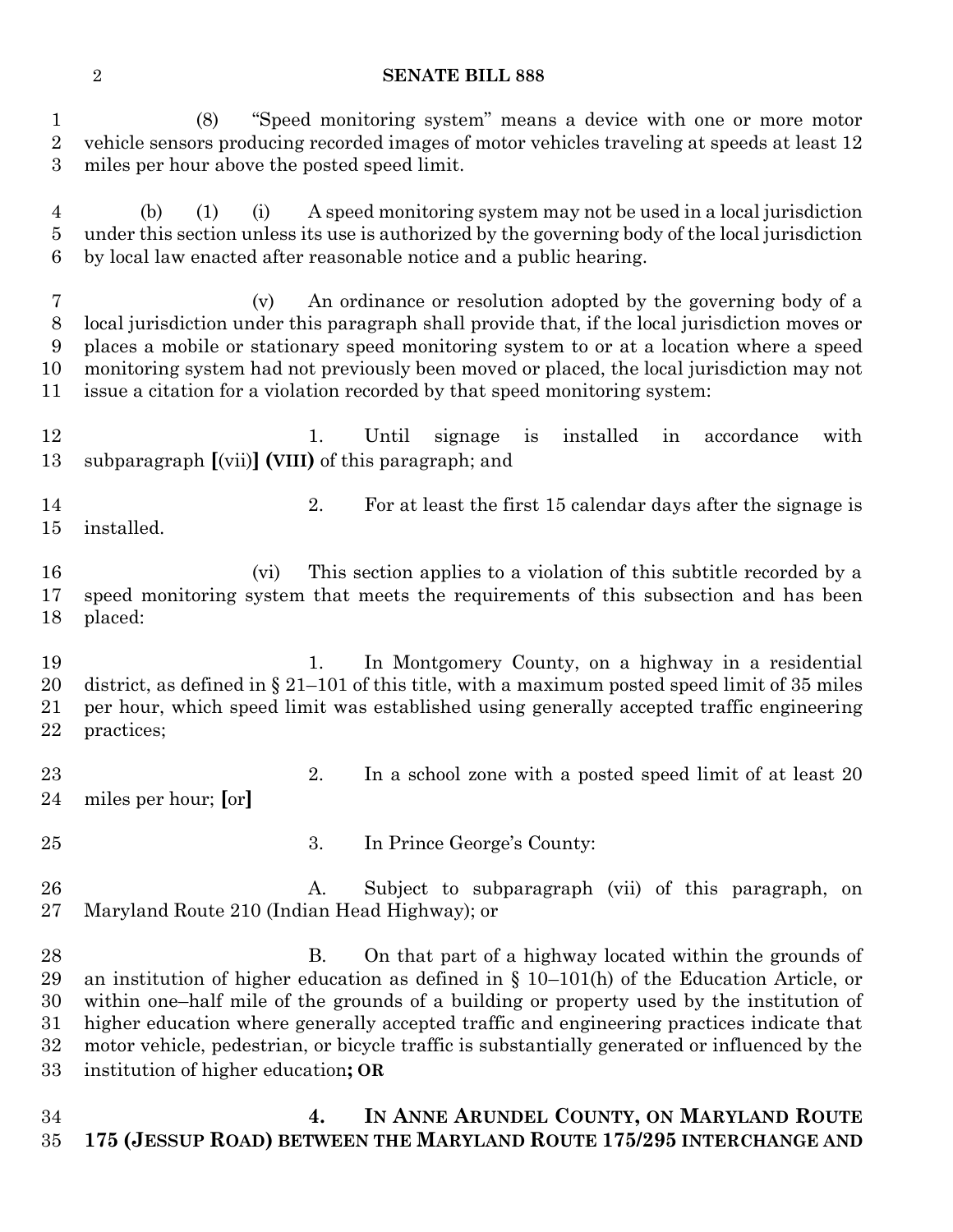# **SENATE BILL 888** 3

| 1                                | THE ANNE ARUNDEL COUNTY-HOWARD COUNTY LINE.                                                                                                                                                                                                                                                                                                                                                                    |
|----------------------------------|----------------------------------------------------------------------------------------------------------------------------------------------------------------------------------------------------------------------------------------------------------------------------------------------------------------------------------------------------------------------------------------------------------------|
| $\sqrt{2}$<br>3                  | (viii) Before activating a speed monitoring system, the local<br>jurisdiction shall:                                                                                                                                                                                                                                                                                                                           |
| $\overline{4}$<br>$\overline{5}$ | Publish notice of the location of the speed monitoring<br>1.<br>system on its website and in a newspaper of general circulation in the jurisdiction;                                                                                                                                                                                                                                                           |
| $\boldsymbol{6}$<br>7            | 2.<br>Ensure that each sign that designates a school zone is<br>proximate to a sign that:                                                                                                                                                                                                                                                                                                                      |
| $8\,$<br>$9\phantom{.}$          | Indicates that speed monitoring systems are in use in the<br>A.<br>school zone; and                                                                                                                                                                                                                                                                                                                            |
| 10<br>11<br>12                   | <b>B.</b><br>Is in accordance with the manual for and the specifications<br>for a uniform system of traffic control devices adopted by the State Highway Administration<br>under $\S 25-104$ of this article;                                                                                                                                                                                                  |
| 13<br>14<br>15<br>16<br>17       | With regard to a speed monitoring system established on<br>3.<br>Maryland Route 210 (Indian Head Highway) in Prince George's County or based on<br>proximity to an institution of higher education under subparagraph (vi)3 of this paragraph,<br>ensure that all speed limit signs approaching and within the segment of highway on which<br>the speed monitoring system is located include signs that:       |
| 18<br>19<br>20                   | Are in accordance with the manual and specifications for<br>A.<br>a uniform system of traffic control devices adopted by the State Highway Administration<br>under $\S 25-104$ of this article; and                                                                                                                                                                                                            |
| 21                               | <b>B.</b><br>Indicate that a speed monitoring system is in use; and                                                                                                                                                                                                                                                                                                                                            |
| 22<br>23<br>24<br>25             | With regard to a speed monitoring system placed on<br>4.<br>Maryland Route 210 (Indian Head Highway) in Prince George's County, ensure that each<br>sign that indicates that a speed monitoring system is in use is proximate to a device that<br>displays a real-time posting of the speed at which a driver is traveling.                                                                                    |
| 26<br>27<br>28<br>29             | Unless the driver of the motor vehicle received a citation from a police<br>$\left( \text{c}\right)$<br>(1)<br>officer at the time of the violation, the owner or, in accordance with subsection $(f)(4)$ of this<br>section, the driver of a motor vehicle is subject to a civil penalty if the motor vehicle is<br>recorded by a speed monitoring system while being operated in violation of this subtitle. |
| 30                               | A civil penalty under this subsection may not exceed \$40.<br>(2)                                                                                                                                                                                                                                                                                                                                              |
| 31                               | (3)<br>For purposes of this section, the District Court shall prescribe:                                                                                                                                                                                                                                                                                                                                       |
| 32<br>33                         | A uniform citation form consistent with subsection $(d)(1)$ of this<br>(i)<br>section and § 7-302 of the Courts Article; and                                                                                                                                                                                                                                                                                   |